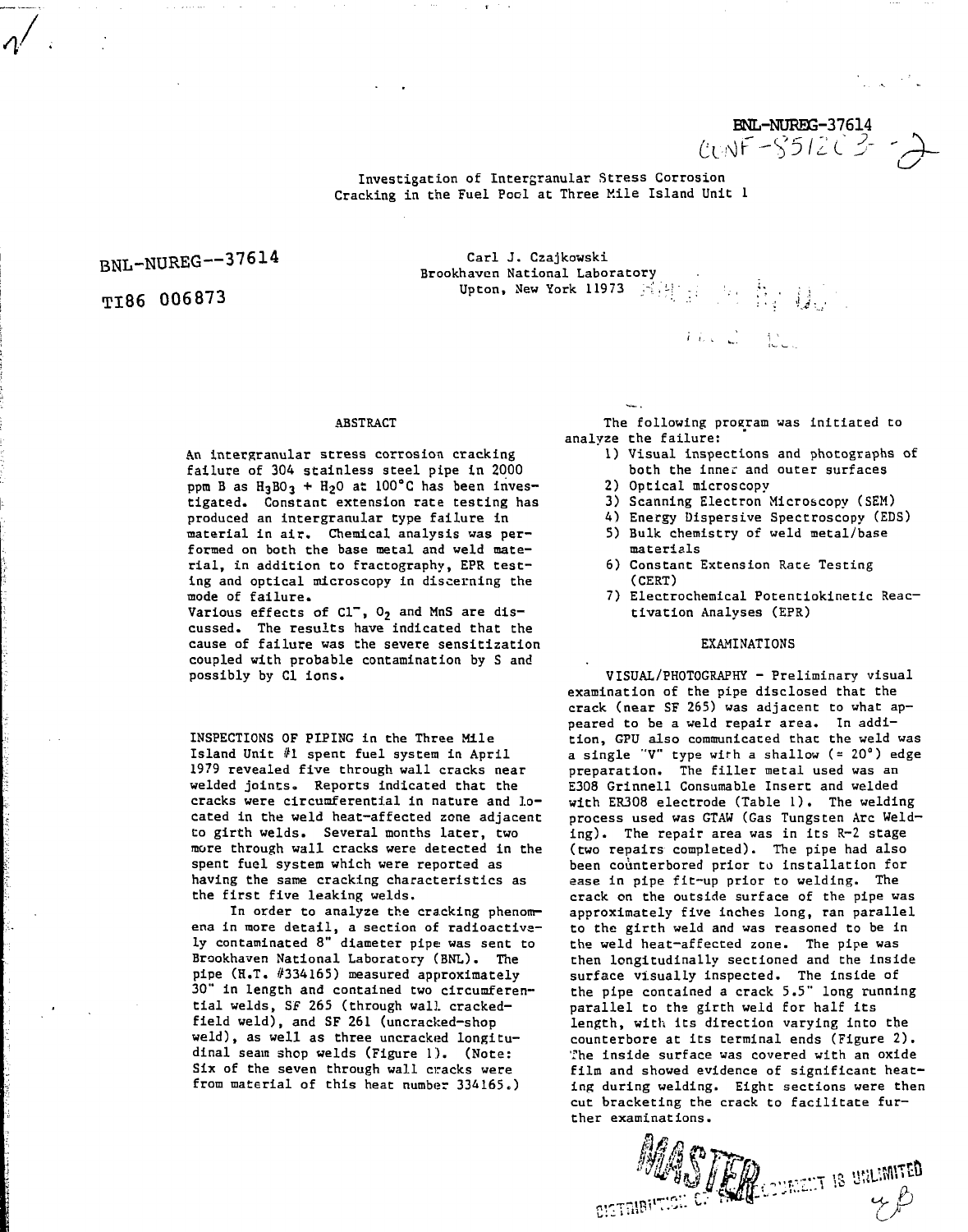**OPTICAL MICROSCOPY - One specimen was cut and mounted in epoxy in such a manner that the cross section of the pipe's circumference was perpendicular to the plane of examination. The surface was polished and then electrolytically etched with a 102 oxalic acid etch for macrostructural depiction. The weld insert, weld deposit, crack and counterbore area are well defined showing the through wall crack and a smaller nonthrough wall crack, on the weld side of the main crack (Figure 3). The specimen was then repolished and examined after ASTM A-262** Practice A was performed. As can be seen **from the photomicrograph (Figure 4), the crack was intergranular in nature with secondary cracks branching out from the body of the main crack. The microstructure across the face of the specimen showed a fine grained structure in the pipe's central cross section, with increasing grain size outward towards the pipe's outside and inside surfaces. This grain size variance was visible tn the specimen outside the weld HAZ, which may be the result of cold working operations prior to the solution annealing heat treatment in the pipe's manufacture. The area surrounding the crack and in the heataffected zone exhibited a ditched structure (ASTM A262), which is evidence of considerable material sensitization. In view of the above observations, the failure is considered to be intergranular stress corrosion cracking in the sensitized region of the weld repair heat-affected zone.**

**Examination of the base material outside of the heat-affected zone after the ASTM A262 Practice A test revealed virtually no evidence of material sensitization, which would indicate that proper heat treatment (solution annealing) was applied by the supplier.**

**There were also a few indications of incipient cracking on the inside surface of the weldment in the counterbore area. These indications were visible on the counterbore of both the cracked side of the weld and the uncracked side.**

**Microscopy also discerned the appearance of stringer-like inclusions throughout the specimen's cross section. Later examination (EDS) disclosed these stringers to be MnS.**

**SEM/EDX - In an effort to identify any corrosive species present and to further evaluate the mode of cracking, various cracks were opened and the fracture faces evaluated by Scanning Electron Microscopy. The fracture faces examined had a coarsened grain structure at both the inner and outer edges of tiie specimens' cross sections with a finer grain structure at their mid-sections, similar to that found by optical microscopy. The fracture faces also had a typically intergranular stress corrosion cracking topography.**

**Several Energy Dispersive X-ray Spectroscopy (EDS) scans were made across the fracture face of the specimen in order to determine qualitatively the species present. The normal components of Type 304 stainless** steel, Fe<sub>c</sub> Cr and Ni, were present with trace **amounts of Al, Si, S and Ca present in many of the scans. In addition, chlorine (Cl) was present in trace amounts on the fracture surface near the inner surface of the piping.**

**Various particulates in the fracture face were also examined by EDS, Typically, in addition to Fe, Cr and Ni they also contained traces of Si and S, while some had traces of Cl, Ca and K present.**

**An examination was also made of the inner surface of the pipe where there appeared to be etched grain boundaries (Figure 5 ) . The base metal adjacent to the grain boundary etching showed Al, Si, S, Ca and a trace of Cl in the scan (Figure 6).**

**EDS scans were then performed on the stringer-like inclusions which were originally discerned by optical microscopy. The scans showed both high S and Mn peaks (probably MnS) and at least one scan exhibited a Ti peak.**

**CHEMISTRY - Table 1 shows the results of chemical analyses on the base material and weld metal. Since the carbon content was higher than specifications allowed, two more specimens from the base metal were sent out to an independent laboratory for analysis. The additional two samples were both within specification for alloying elements of 304SS. The weld metal analysis varied somewhat from those reported by GPU, specifically in the carbon and chromium contents of the weldment. The disparities could have been caused by the difference in the testing methods used or possible constituent segregation in the material.**

**CONSTANT EXTENSION RATE TESTING - In order to investigate further the environmental conditions under which the weldment/ pipe would fail, various tensile-type specimens were cut from the remaining material in both the field and shop welds. These specimens were subjected to constant extension rate tests (CERT) in various environments. The CERT method is basically the application of slow dynamic straining to a stress corrosion (tensile type) specimen while it is exposed to the environment., This particular mode of testing has the advantage of always resulting in a fracture at its completion and normally does so in a relatively short period of time (a few days). Another advantage of this type of testing is the ability to adjust the strain rate in the most probable range of stress corrosion crack velocities, namely, 10~<sup>6</sup> to 10~<sup>9</sup> sec"<sup>1</sup>. This strain rate is quite important, as too high a strain rate would result in ductile failure by void coalescense prior to the development of the**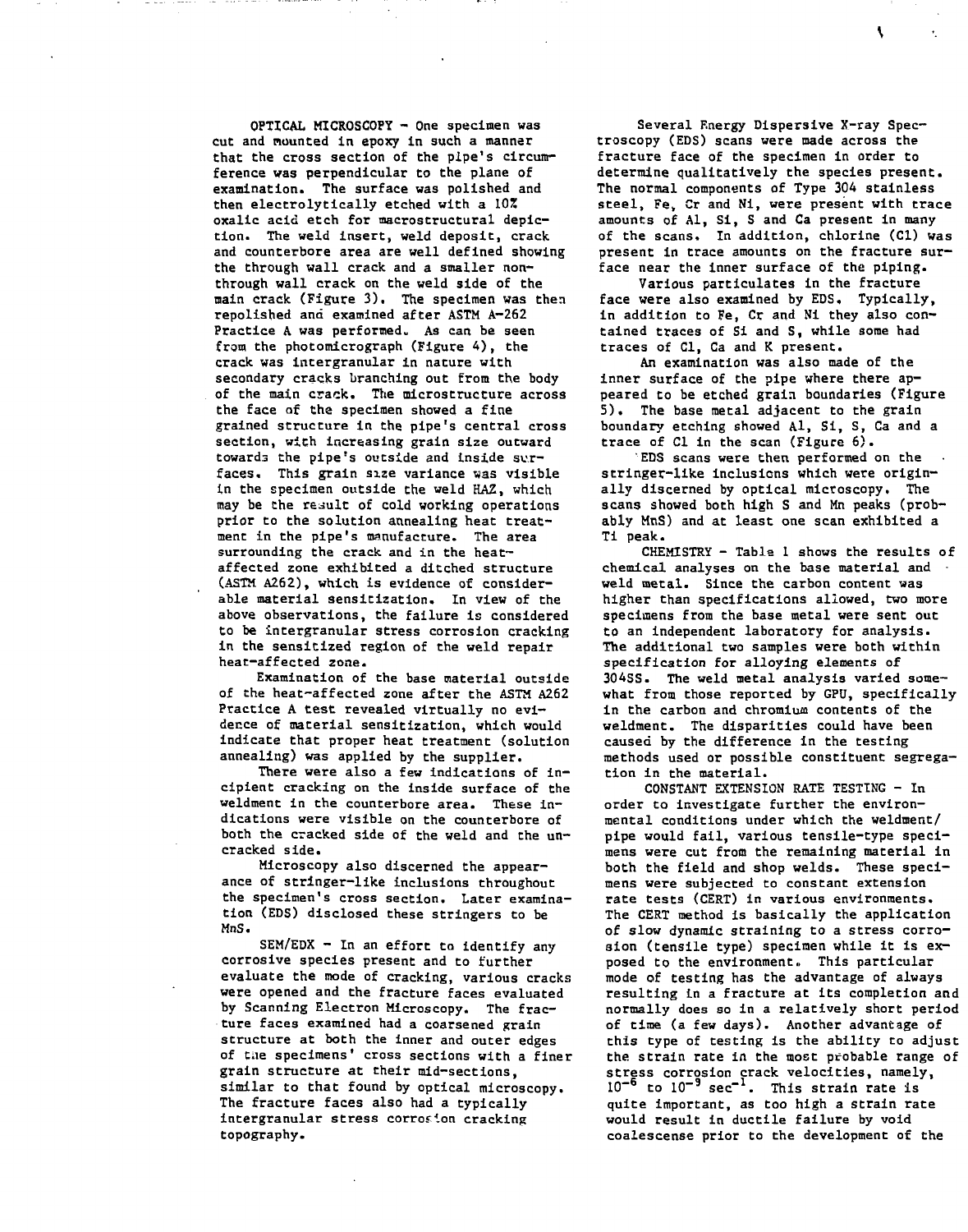**necessary corrosion reactions; while Coo slow a strain rate could again fall out of the range for SCC failures to occur. For these reasons, it is important to realize that the absence of cracking in a given medium does not necessarily preclude che possibility of stress corrosion cracking until additional strain rate tests (both higher and lower values) have been completed.**

J

**Twelve CERT tests were performed in different environments, as defined in Table 2. Ten of the specimens were machined in such a manner that the counterbore and weldment were left intact, while two of the specimens were machined flat. The reason for leaving the counterbore and weld root intact was to maintain the inside surface condition of the pipe at the pipe/liquid interface. This method would also give an indication of the effect of any inside surface imperfections on the susceptibility of the material to IGSCC.**

**Nine of the twelve specimens were tested in a 2000 ppm B (as H3BQ3) solution with additions of Cl~ (varying from 1 to 15 ppm) and MnS additions, and strain.rates were in the range of 1.3 to 1.7 x 10~° sec"<sup>1</sup>. The solution temperature was maintained at 30"C in an open beaker and the solutions kept stagnant. After each test, a new solution was prepared and the entire apparatus thoroughly cleaned. The tenth and eleventh specimens were tested in air at a strain rate of approximately 8.7 x 10~<sup>6</sup> sec"<sup>1</sup>, while the twelfth specimen was tensile-tested at a** strain rate of 1" min<sup>-1</sup>. After the comple**tion of the CERT testing (to fracture) all specimens were cut in order to view the fracture face by SEM, and the opposite side of the specimen mounted in hard epoxy for viewing by optical microscopy. Prior to the optical microscopic examination, all of the specimens were etched by ASTM A262-Practice A (oxalic acid test) for determination of degree of weld sensitization.**

**Table 2 outlines the results of the CERT testing. From the table it can be seen that** five of the twelve failures ware identified **as either fully or partially intergranular in nature. Four of these occurred in the field weld, while only one intergranular-type failure occurred in the shop weld.**

**The CERT test, with the MnS addition, resulted in a ductile-type failure with no areas of intergranular fracture. It was noted that during the mixing of the solution with MnS + H3BO3, H2S was liberated. The faces of the intergranular-type fractures were characterized by grains which have a dimpled-ruptured appearance on their facets. EDS examination of the dimples showed them to be composed of either MnS or a Ti/Mn (probacarbide) inclusion. These facts suggest that the intergranular-type failure is not a brittle-type failure but more ductile in**

**nature than that observed in the original failed crack.**

**The microstructures exhibited in the field weld were predominantly of the ditched type (ASTM A262), which is indicative of a highly sensitized material; while the shop weld displayed a predominantly dual type structure, which would indicate a lesser degree of sensitization. This correlates reasonably well to the results of the CERT testing.**

**It is also interesting to note that of the four shop weld specimens tested, the two that had the weld root and counterbores machined frilled in a ductile manner, while only one of the non-machined specimens failed in a similar manner. This suggests that the inside surface condition (after welding) of a stainless sceel pipe, ur the corrosion films developed during exposure to the fuel pool ccolant, may have an influence on the initiation of IGSCC.**

**The most significant result obtained during this series of tests is the partially intergranular-type fractures of the air tested field weld specimens (Figure 7). This failure occurred at a strain rate of 8.71 and 8.6 x 10~<sup>5</sup> sec"<sup>1</sup> and is a definite indication of a highly sensitized structure, which is substantiated by the photos of the micros tructures.**

**ELECTROCHEMICAL POTENTIOKINETIC REAC-TIVATION ANALYSIS - In an attempt to quantify the degree of sensitization in the area surrounding the repaired portion of the field weld, specimens were cut, mounted and subjected to an Electrochemical Potentiokinetic Reactivation Analysis (EPR Testing). Simply** stated, the EP<sub>2</sub> method is a non-destructive **test being developed for determining the degree of sensitization of a stainless steel. It is believed to be correlated to provide useful information for the susceptibility of a material to intergranular stress corrosion cracking.**

**For ease of calculations, the faces of the samples to be tested were cut to approxi**mately 1 cm<sup>2</sup> and all distances were measured **from the weld centerline outward to the sample face. All samples were mounted so that the face tested was in a plane parallel to the field weld and contained the cross section area of the pipe. The susceptibility to IGSCC was evaluated electrochemically by performing a controlled potential sweep from the passive to the active region in a 0.5 M**  $H_2$ SO<sub>4</sub> + 0.01 M KSCN solution at 30°C and **recording the resultant potentiokinetic curves. The EPR tests were performed using the procedures proposed by G.E. to the ASTM for their "Round Robin" evaluation.**

**Each of the specimens was polarized to a passivation potential of +200 Mv (SCE) for two minutes and the current recorded during a constant potential sweep at 6 v/h in the**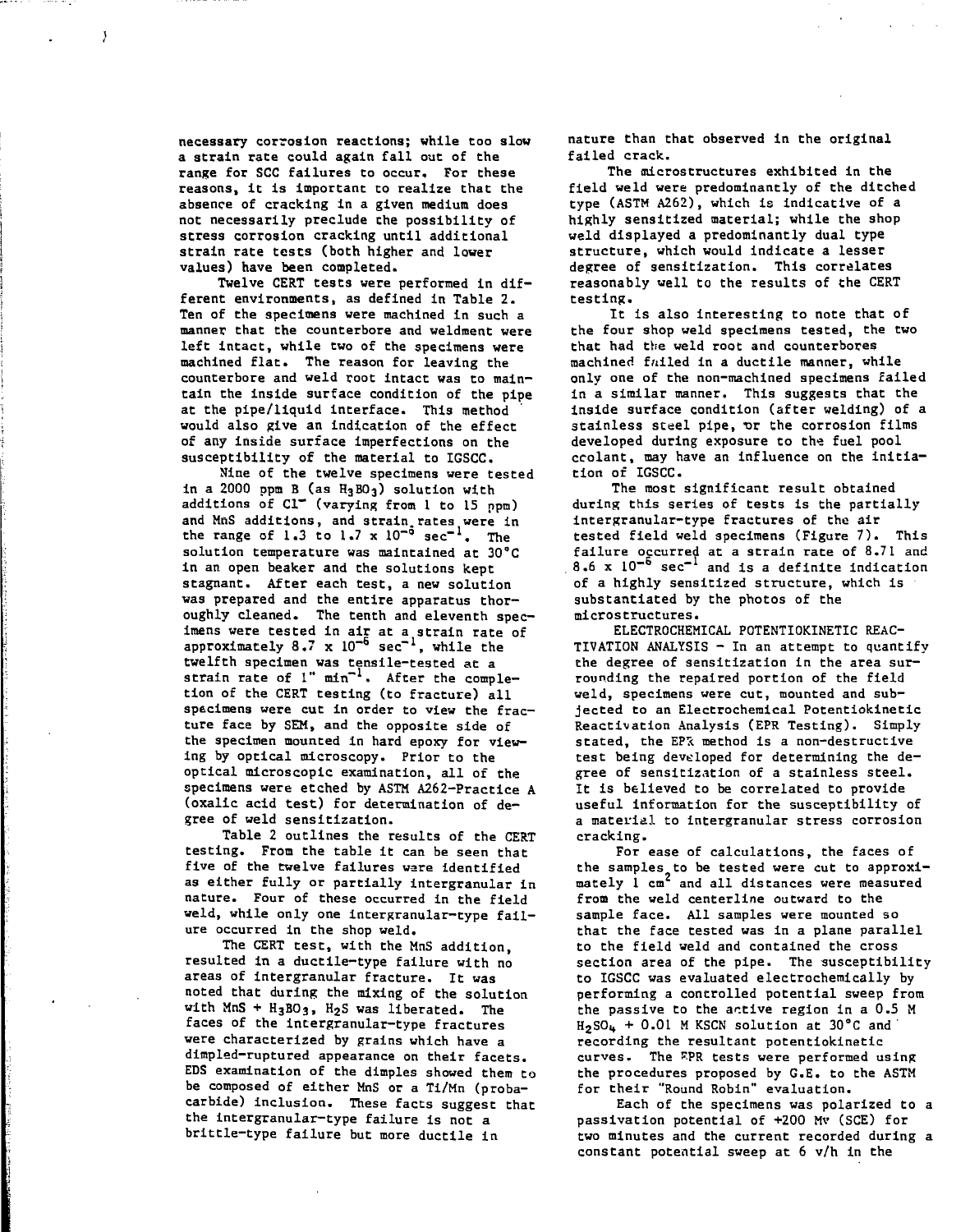cathodic direction until a potential of -500 mV was reached. Table #3 summarizes the results of the examinations.

The normalized charge per grain boundary area is given by the equation:

- $P_A = Q/GBA$  (1) where:  $P_A$ = Normalized charge per grain boundary area
	- $Q = Integrated current in coulombs$  $GBA =$  Grain boundary area, estimated

from the ASTM grain size number

As can be seen on the Table, the highest Pa value obtained was approximately 8 mm, (Sample #3) away from the weld centerline (.315 in) which would indicate a significant deree of material sensitization. Sample #6 exhibited a higher Pavalue than other specimens cut at an equivalent distance from the field weld probably due to its close proximity to the seam weld indicating that, even under controlled shop conditions, this material is somewhat susceptible to sensltization during welding.

Since all of the measurements were done through the cross sectional area of the pipe (through wall) it was necessary to average the grain size for the  $P_a$  calculations. The grain size varied from ASTM 1.5 near the pipe's outer surfaces to ASTM 5.5 at its center so a normalized value of 3.5 was used in the calculations. Note - the difference of using ASTM grain size 3.5 in lieu of 5.5 is approximately a multiple of 2.

The values obtained by the EPR tests are well corroborated by the photomicrographs after oxalic acid etching (ASTM A262) and clearly indicated that this particular heat of material #334165 is susceptible to sensitization by welding.

#### DISCUSSION

Intergranular corrosion is generally defined as a local attack on the grain boundaries of a metal by a corrosive media.

In stainless steels, susceptibility to intergranular corrosion is greatly enhanced by the sensitization process. Sensitization can be described (in austenitic stainless steels) as the formation of chromium carbide precipitates in the grain boundaries and the resultant depletion of chromium, brought about by heating the steel in the temperature range 500-800°C (1,2).

This temperature range is easily achieved during the welding process where the normal temperature of welding exceeds 1600°C during the fusion welding. Therefore, the welded base material could receive a sensitizing heat treatment in the critical range (500-800°C) at some point outward from the weld fusion time which would be maintained long enough to precipitate chromium carbide at the grain boundaries. This is not to say that the welding process

This is not to say that the welding process alone will induce a sensitizing effect on the base material, as the degree of material sensitization is a cumulation of the material's prior thermal and mechanical treatments, weld cycle history,  $($   $#$  passes, heat input, etc.) material chemistry, thickness and thermal conductivity, and time, at temperatures in the sensitization range.

Residual stresses in a weldment are also an important factor in the stress corrosion cracking phenomenon. An overview paper (3) has cited instances of residual tensile stresses in Type 304 stainless steel heat affected zones of higher than 40 Ksi. The direction and amount of tensile stresses developed in piping seem to be closely related to the pipe's diameter, Chrenko (4) has postulated that the thinner cross sections of smaller diameter pipes provide a less efficient heat sink and a more flexible surface during welding. The heat transferred by welding is then distributed over a larger area with an increased weld shrinkage area resulting in larger axial stresses.

The effect of prior cold working can have a substantial influence on the resistance of a stainless steel to stress corrosion cracking and on its susceptibility to sensitization. Work done by Briant (5) determined that prior cold work increases the material's susceptibility to sensitization, possibly by the formation of a martensitic structure offering a more amenable crystal structure for rapid diffusion of Cr and C and providing a region where chromium depletion takes place. It is also known that cold working produces a stronger layer in the base material which is normally higher in residule stresses than the surrounding metal. It has also been observed (6) that heat treatment conducted at 1050°C for 15 minutes in order to remove the effects of prior cold work has been somewhat effective in reducing the materials susceptibility to stress corrosion cracking.

Thermal cutting of stainless steels can also affect the materials susceptibility to sensitization. Vyas and Isaacs (7) determined that prior plasma arc cutting of 304SS caused a shift in both the location and degree of sensitization after welding. The plasma cutting apparently allowed the material sufficient time at its sensitization temperature to promote chromium carbide nuclei in grain boundaries which grew during the subsequent welding operations.

Since the sensitization process depends upon f.he depletion of chromium in grain boundaries (1,2) it is a logical conclusion that the reduction of available carbon in the stainless steel (to react with the chromium) would enhance its resistance to sensitization and thus its susceptibility to stress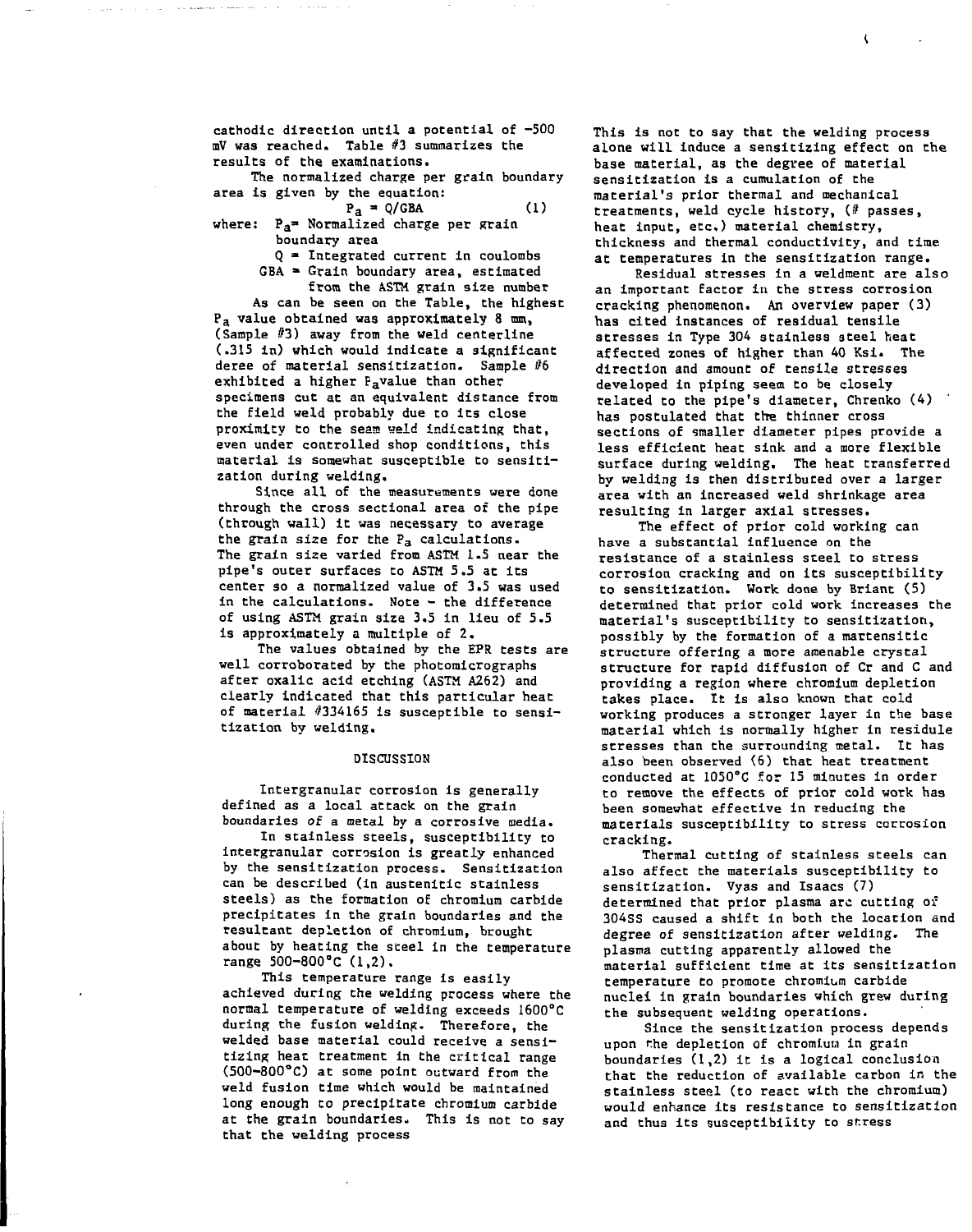corrosion cracking. This assumption has been validated by numerous investigations. Kass, Walker, and Giannuizzl (8) observed by varying carbon contents and subjecting 304 and 304L specimens to cyclic loading tests that carbon contents of less than .03% produced no failures after 2000-3000 cycles while carbon contents of .052 or higher produced failures after less than 100 cycles. Failures observed were intergranular in nature.

The effects of various alloying agents (namely S) and subsequently formed inclusions, although investigated, are somewhat less conclusive. Investigations (9,10) do indicate, however, that sulfide inclusions provide possible points for corrosion pit nucleation.

The welding process itself has a most significnt effect on the sensitization process and subsequent susceptibility of type 304 stainless steel to intergranular stress corrosion cracking. Work by Solomon (11) showed that for .05 to ,08 w/o C, 304 stainless steel that the critical cooling rate for sensitization is about 5-10°C/S and that for 0.35 in plate thickness and a  $\texttt{:0,000 V in}^*$ heat input and cooling rate of 10°C Sec<sup>-1</sup> can be obtained which would be in the sensitizing range of the material.

The effects of varying chloride concentrations on stainless steel (6,12) below 135°C have produced intergranular cracking in both 304 and 304L stainless steel. Also work by Bednar (13) suggests that alloys of 301 and 305 stainless steel will crack in chloride environments at temperatures between 95 to 154"C, it is, therefore, advisable to reduce or eliminate chloride contamination in contact with stainless steel. Examples of incomplete flushing after hydrochloric acid cleaning have resulted in chloride stress corrosion cracking in 304 and 347 stainless steel (14) in the past. Since there was evidence of grain boundary etching prior cleanup as a possible example of how Cl could have entered the pipe; the results of the CERT tests do indicate, however, that even a concentration of 15 ppm Cl had no adverse affect on the pipe unless it was in an area which was previously highly sensitized; and then, the effects were similar to those found in either pure  $H_3O + H_3BO_3$  or air.

High 02 contert can also induce stress corrosion cracking in sensitized stainless steels either singly or syner "tstically with Cl<sup>-</sup>. van Rooyen and Kendig (15) have proposed that as the electrochemical potential it solution  $(0<sub>2</sub>)$  concentration) is increased: the amount of  $\bar{C}1^-$  required to cause stress corrosion cracking is decreased. Laboratory cracking of sensitized stainless steel has also been observed (16) in slow strain rate

testing; with  $0<sub>2</sub>$  concentrations of 2 ppm at temperatures as low as 50°C.

In addition to  $0_2$  and  $Cl^-$ , S also seems to play a role in SCC of Type 304 stainless steel. Recent studies by Brookhaven National Laboratory (17) have shown that sensitized Type 304 stainless steel can suffer stress corrosion cracking in low concentrations of thiosulfate solutions at room temperature.

The intergranular-type fracture faces observed in air is quite similar in appearance to those observed by Hippsley, Knott and Edwards (18) on 2 1/4 Cr 1 Mo steel. They attributed the dimpled appearance to the possible decohesion of grain boundary MnS/Matrix interfaces during plastic deformation causing a large amount of cavity nuclei which could induce secondary cracking.

## CONCLUSIONS

1. The primary cause of the cracking appears to be intergranular stress corrosion cracking in the weld sensitized heat affected zone of a weld repair.

2. Although no definite corrosive spacies were identified as the cause of cracking, the various traces of Cl and S both the pipe inside surface and in the areas of the crack fracture faces detrmined by EDS is evidence of etching and possible contamination of the system by Cl and S ions.

3. The significance of the MnS stringer-like Inclusions as pit nucleation sites is inconclusive.

4. The results of Electrochemical Potentiokinetic Reactivation Analysis (EPR) did show at least one area of the pipe's cross section had been sensitized significantly by the welding process.

5. It is evident by the Constant Extension Rate Test (CERT) results (corroborated by the oxalic acid etched microstructures) that the Type 304SS material HT#334165, with its high carbon content and complex thermal history (2 repairs) was severely sensitized at various locations about its girth. This dagree of sensitization quantitatively was sufficient to cause intergranular-type fractures during CERT testing in air. This degree of sensitization coupled with the residual stresses from welding and the possible contamination by Cl and S ions were seemingly sufficient to crack the piping by an intergranular stress corrosion cracking mechanism.

#### REFERENCES

1. Pande, C.S., Suenage, M. , Vyas, B., Isaacs. H.S., and Hailing, D.F., Scrlpta Metallurgica, 11, 681 (1977)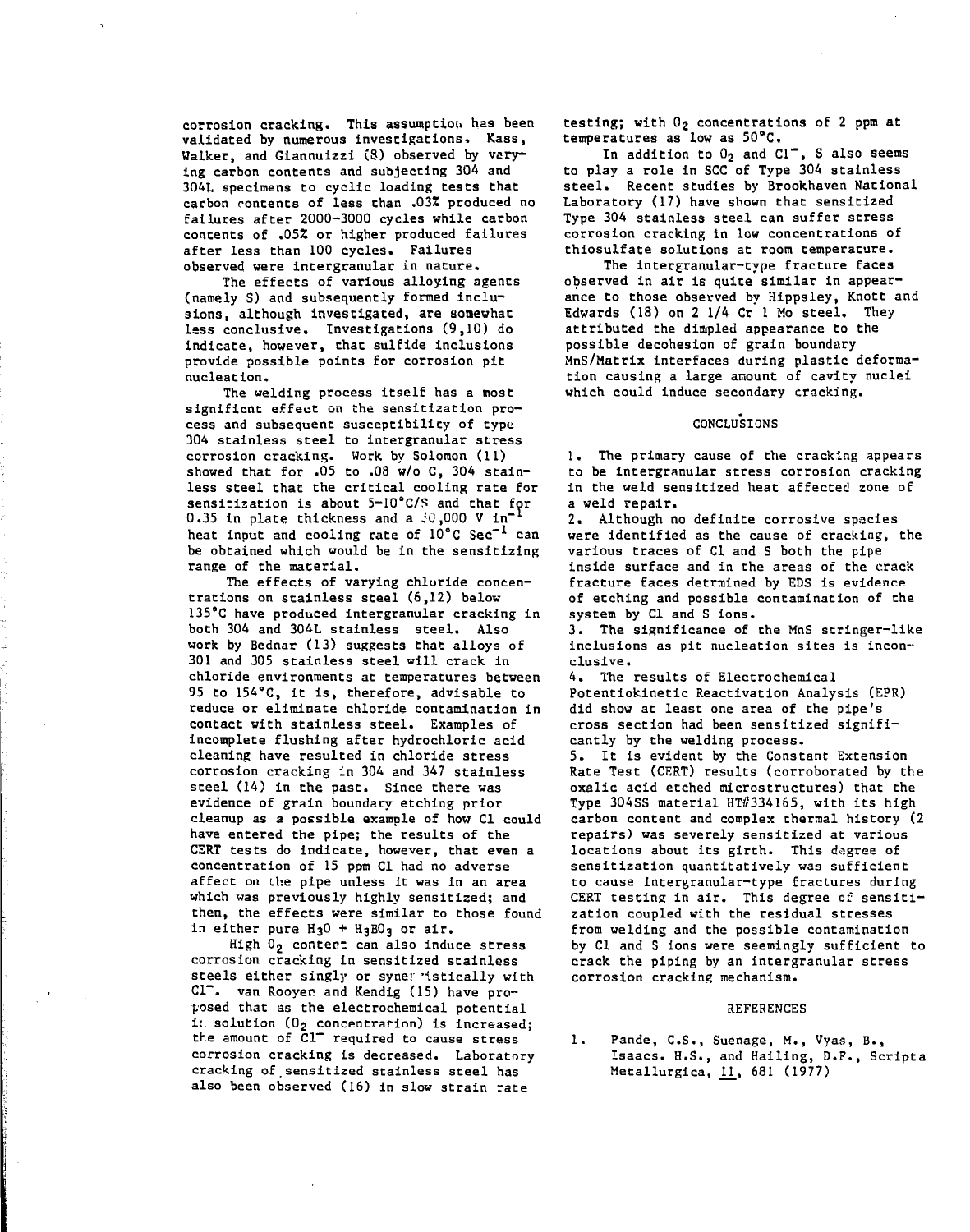ç,  $\mathbf{e}$  $\mathbf{r}$ بہ<br>• ب  $\ddot{\phantom{0}}$  $\overline{5}$ ្ណុ  $\overline{5}$ ىيە  $\mathbf{z}$  $\overline{14}$  $\overline{a}$ ឆ FT.  $BWRs$ ,  $\therefore$   $24MRy$ BARS, L.<br>Way 17 May  $BWRS$ , ...<br> $N_{O.}$  21  $M_{2}y$ w.<br>Report, t.,<br>Report, t., 28147, Broo'<br>Juns (1980) Seminar on Countermeasur<br>Cracking in BMRs, EPRI,<br>Report, Paper No. 7 May **USID**  $(0861)$ Briant, C.L., Proceedings: Seminar on<br>Briant, C.L., Proceedings: Seminar on<br>DWRs, EPRI, 2, Workshop Report, Paper Cowan, Andresen, Tebruary (1959) Publication NACE Technical Committee Bednar, L., Corrosion,<br>September (1977)<br>Engle, J.P., Floyd, G.) Solomou,<br>Couttermeasures for <sub>rip-</sub><br>Couttermeasures for <sub>rip-</sub> Narch (1973) Lyle F.F.,  $(0861)$ Manuing, P.E., D.<br>W.F., Corrosion, Kass, J.N., Walke<br>Kass, J.N., Walke Stadder, F., Duquette, D.J<br>32, No. 2, 67 February (19<br>Vyas, B., Isaacs, H.S., AS<br>Technical Publications 656 Countermeasures for Pipe Cracking in Cherenko, M., Proceedings: °° Countermeasures for Pipe Cracking in<br>BWRs, EPRI, 1 Workshop Report, Paper Fox, M., Torchio, Technology, Advances  $(0861)$ Rooyen, D. Kendig, N.W., BNL-NUREG<br>17, Brookhaven National Laboratory,  $\ddot{ }$ , EPRI, 2, Won<br>27 May (1980) EPRI, Кви  $-1.3$ F., Duquette, D.J.,<br>2, 67 February (1977)  $\mathfrak{t} \mathfrak{a}$ S., Corrosion Science, Proceedings:  $\mathbf{r}$  $\frac{2}{(1980)}$ Countermeasures for Pipe  $J_{\Sigma}$ ,  $\frac{1}{1}$  Mort  $-59 - 5$ , Corrosion Sc<br>3, 293 (197: Walker, and Vyas, 3., K<br>paper to be Ford, Workshop Report, Paper Proceedings: Duquette, i Tedmon,<br><sup>1</sup> nn Sc Corrosion, يوا<br>م န္တ Corrosion,  $\sum_{n=1}^{n}$  $E \cdot P$  $c_{\text{-}L_{\bullet}}$ No.  $\frac{1}{2}$  +  $\frac{1}{2}$  +  $\frac{1}{2}$  +  $\frac{1}{2}$ 33, No. 9, 321 Seminar ت cience gs:<br>: Cracking in<br>: Tracking in ASTM, Special  $\Omega$ D.J., Savage<br>6, 313 June Repor  $\cdot$ Proceedings: Rosene, R.B.,  $\ddot{\cdot}$ tzznuurr9 **Horkshop**  $\frac{2}{3}$ 599 Seminar on  $\vec{5}$ BNL-NUREC-Seminar Corrosion, hr.<br>and  $\ddot{\mathbf{e}}$ June  $\frac{1}{2}$  $M-N$ . Savage, ξj -69 ىي u<br>Sa  $\frac{1}{2}$  $\frac{8}{9}$ 

# **ACKNOWLEDGEMENTS**

 $\overline{a}$ 

Hippsley, NACE, Corrosion Unpubslished

 $\circ$ 

 $\ddot{r}$ 

Knott

 $(1861)$ 

 $\ddot{\cdot}$ 

Kend.

 $\mathbf{f}_{\mathbf{g}}$ 

presented at

baper

 $\frac{5.0}{1980}$ 

Acta Metallurgica,

 $1.5.$ <br> $\frac{1}{28}$ 

Edwards<br>869 July

 $\mathbf{u}_\mathbf{I}$ 

ue author<br>(FIN 43011) for<br>Sabat1n1 for h1s<br>h+e --' graphy<br>discus  $\Omega$ Eor his aid iscussions Schnepf his help in pue in the CERT experiments Dr. pue pue hor wishes to thank the USNRC<br>for funding this work and R.<br>his SEM/EDAX work, K. Sutter for<br>he CERT experiments, Dr. B. Vyas بر<br>• **che** encouragement  $\mathbf{r} \cdot \mathbf{r}$ Graeser **Weeks** inicial investigations,<br>raeser for the metallofor his helpful

# **DISCLAIMER**

This report was prepared as an account of work sponsored by an agency of the United States Government. Neither the United States Government nor any agency thereof, nor any of their employees, makes any warranty, express or implied, or assumes any legal liability or responsibility for the accuracy, completeness, or usefulness of any information, apparatus, product, or process disclosed, or represents that its use would not infringe privately owned rights. Reference herein to any specific commercial product, process, or service by trade name, trademark, manufacturer, or otherwise does not necessarily constitute or imply its endorsement, recommendation, or favoring by the United States Government or any agency thereof. The views and opinions of authors expressed herein do not necessarily state or reflect those of the United States Government or any agency thereof.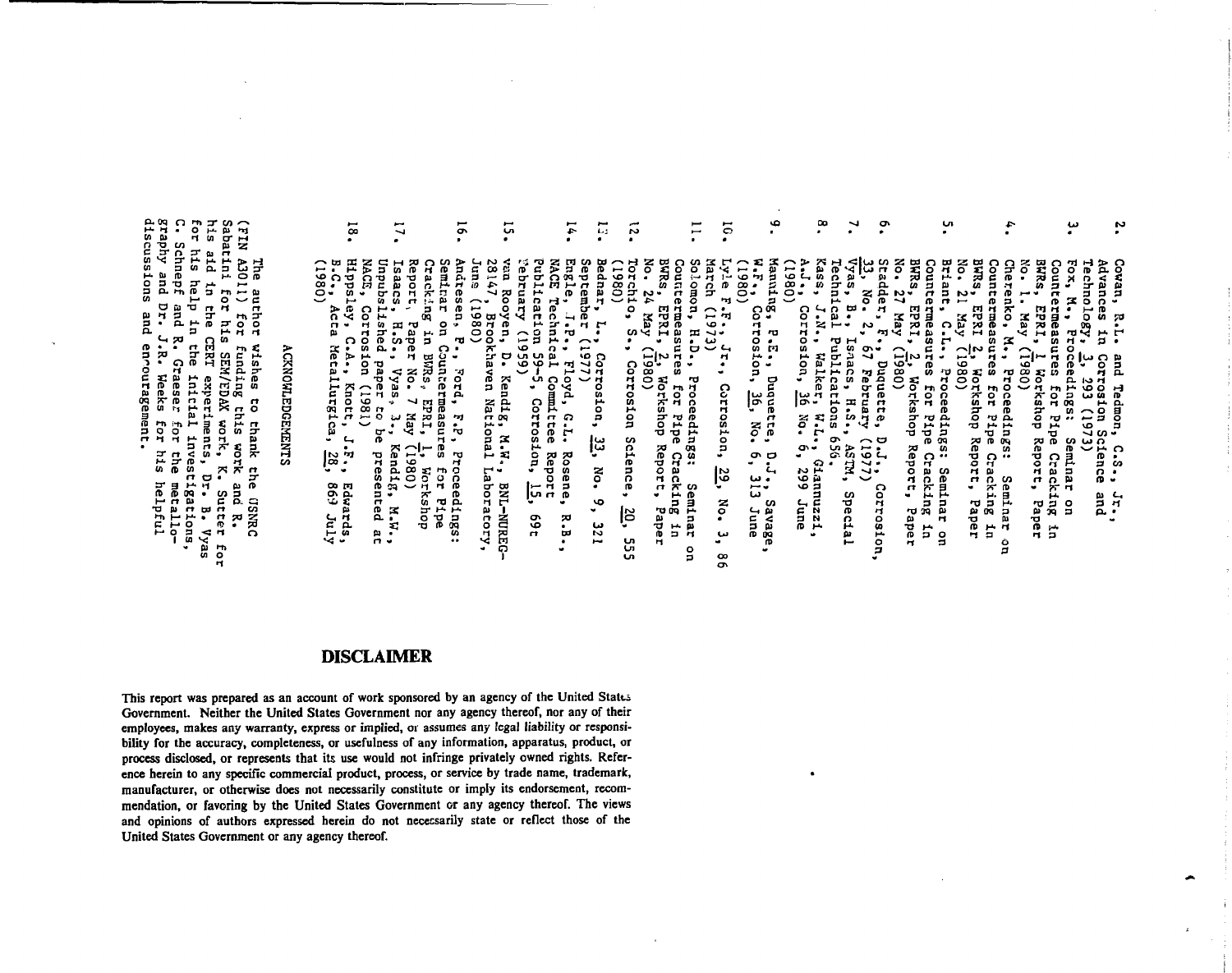

 $\mathcal{L}^{\text{max}}$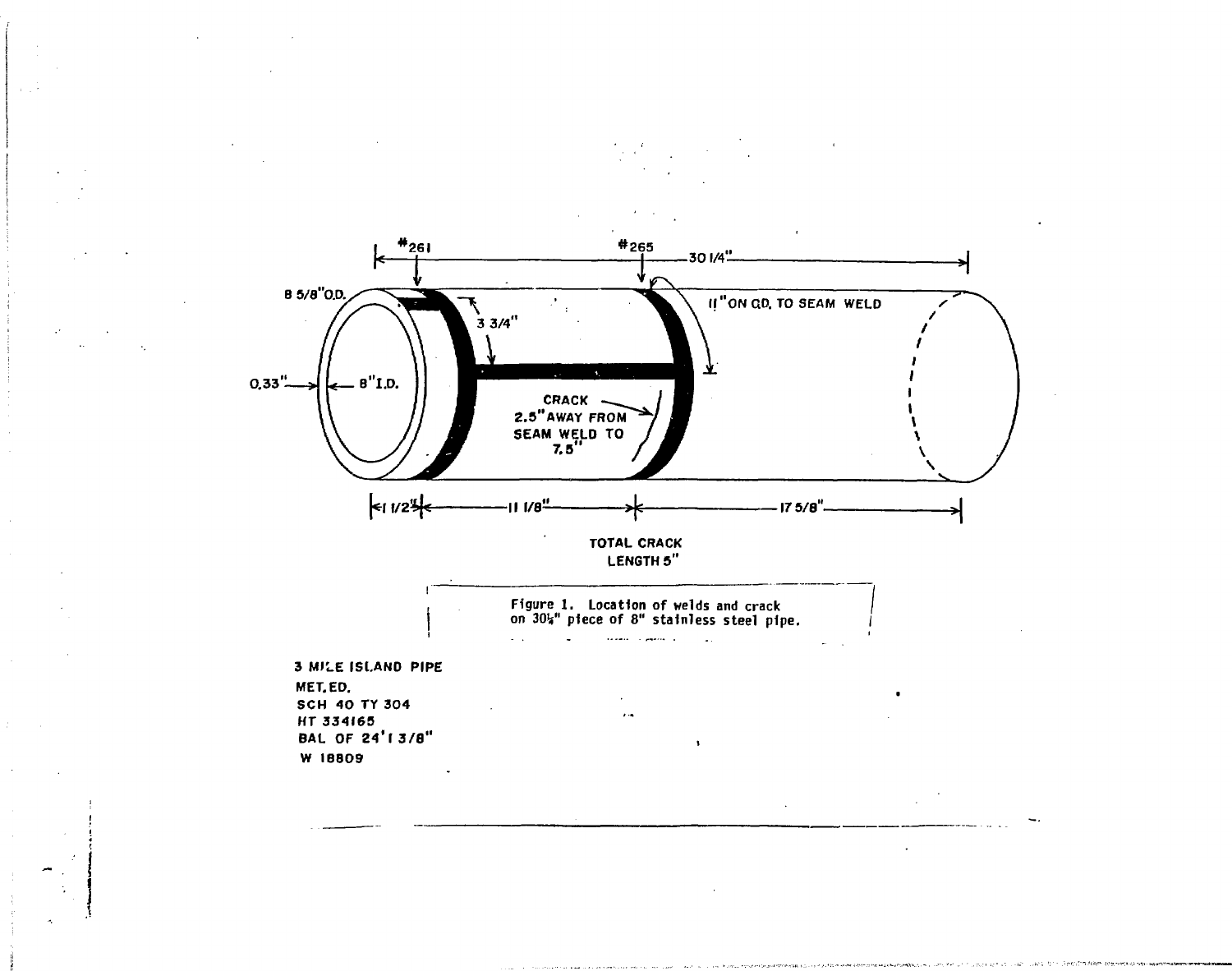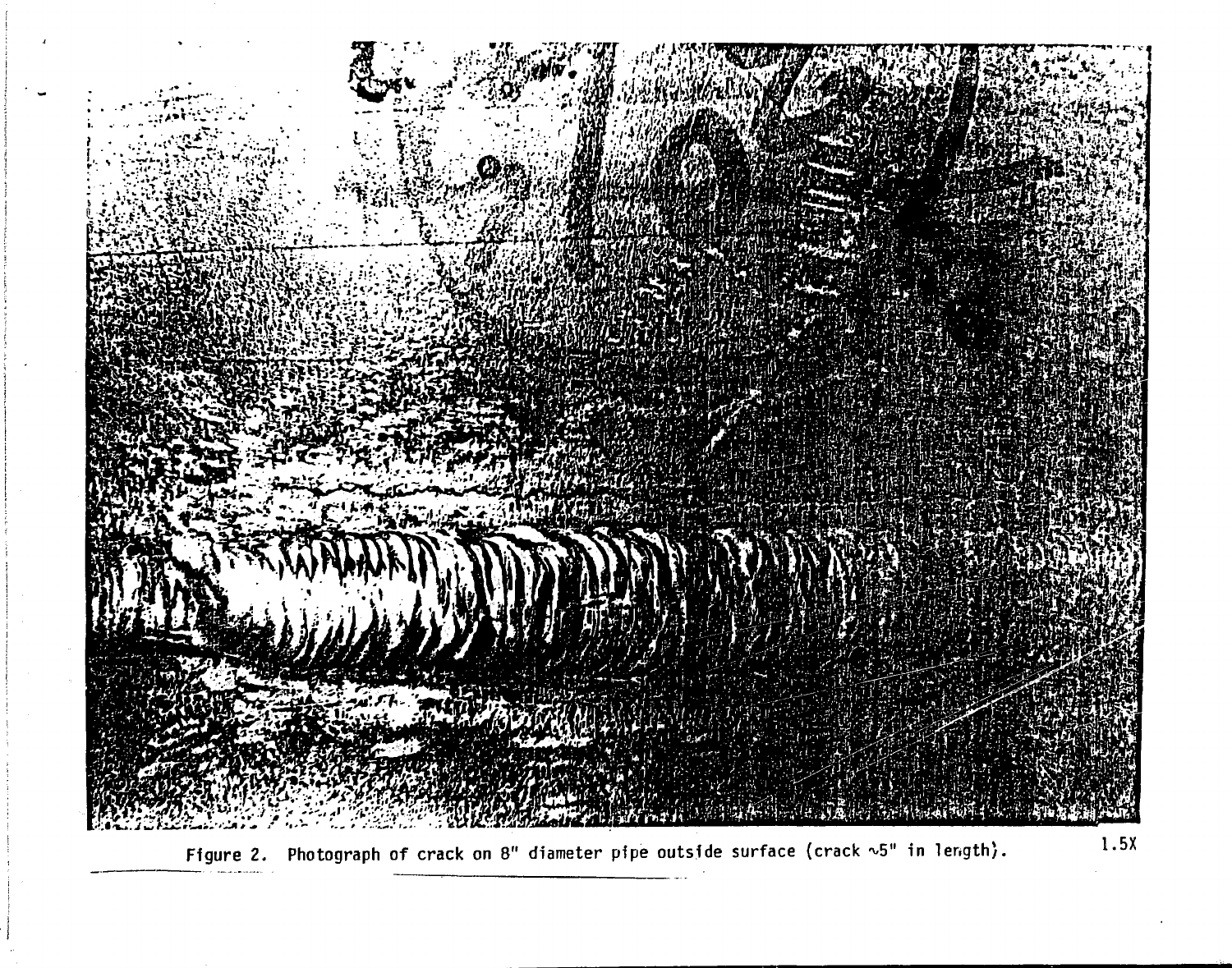

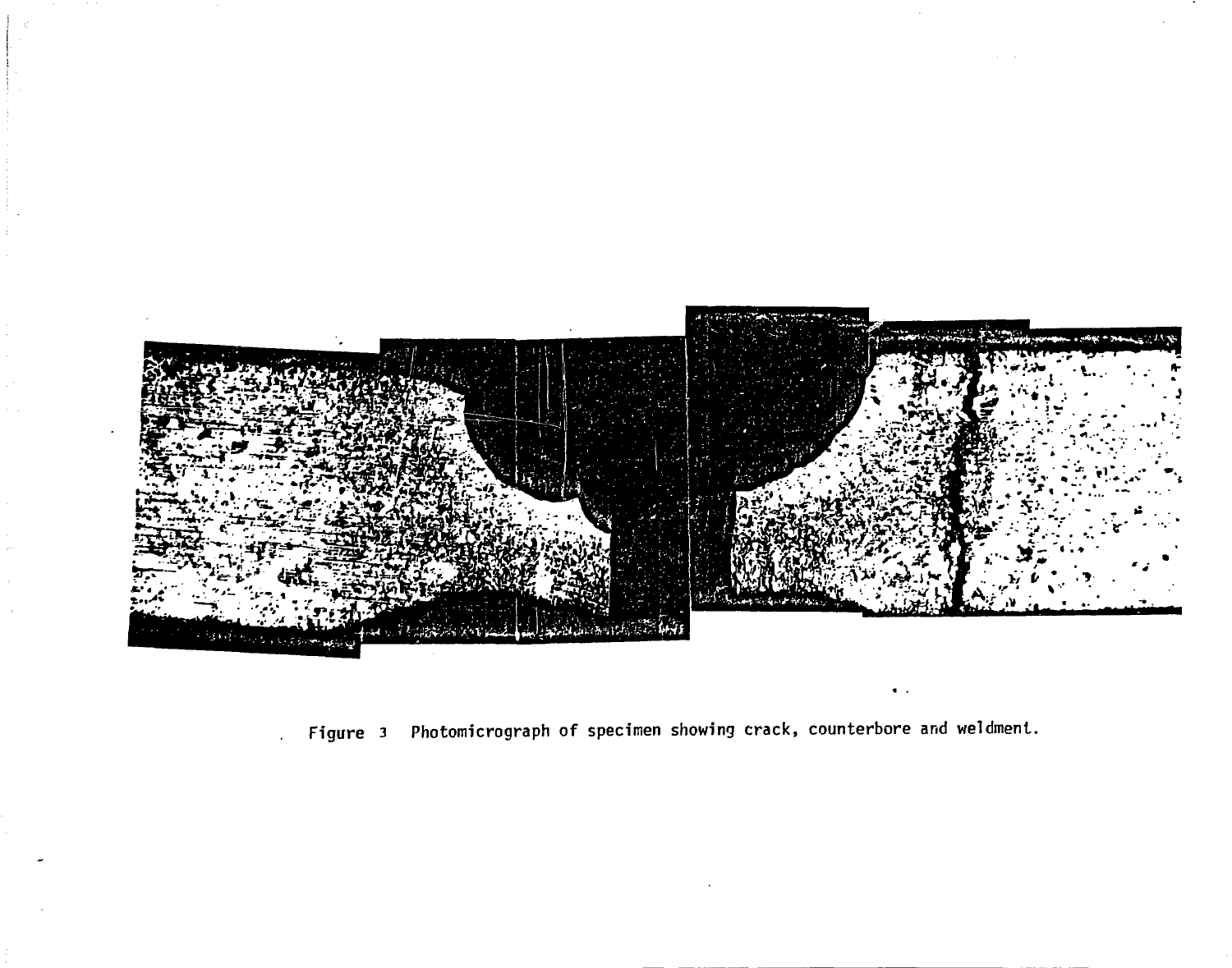

**Figure 4 Photomicrograph of crack after ASTM A262 (Practice A) performed.**